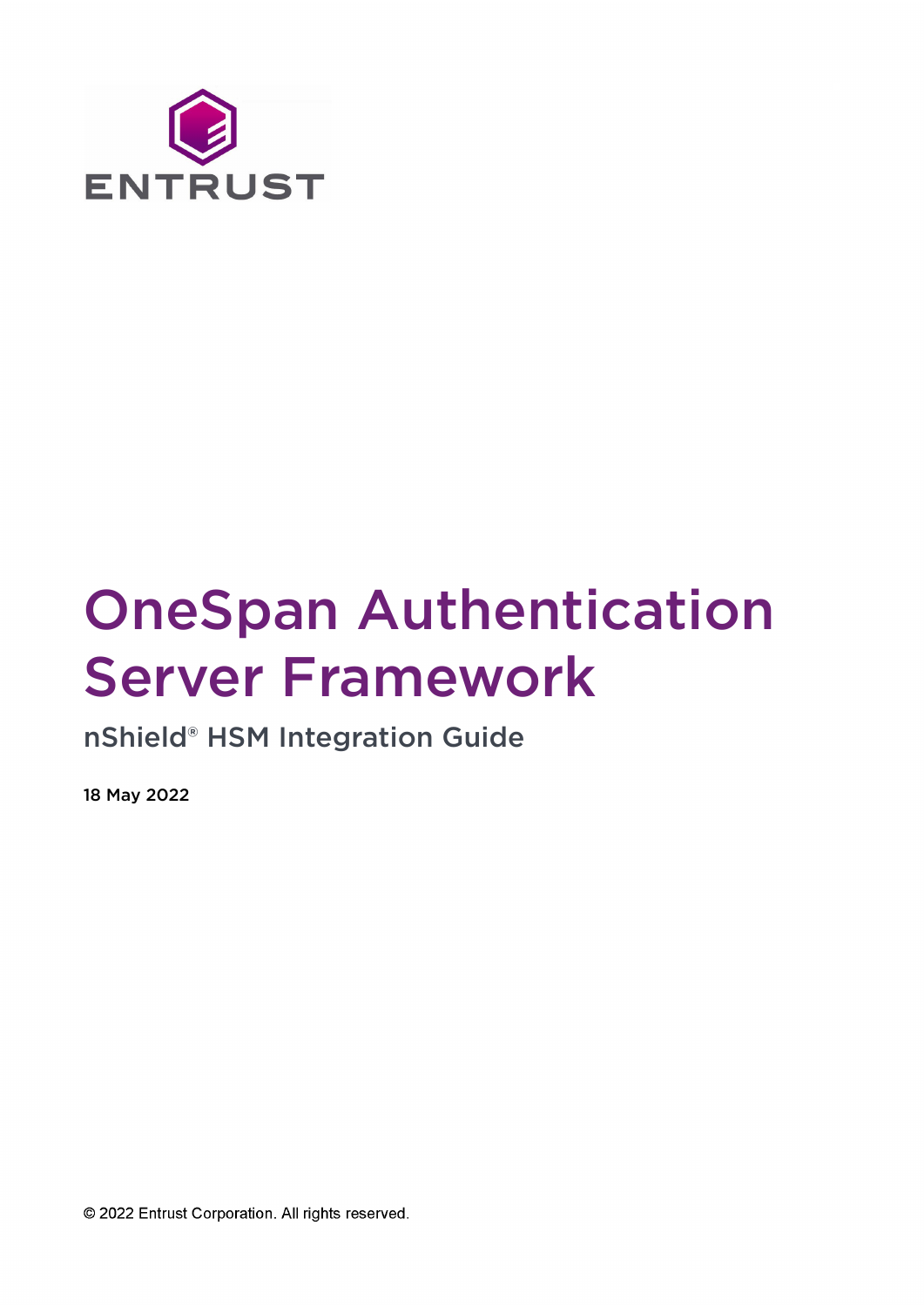## **Contents**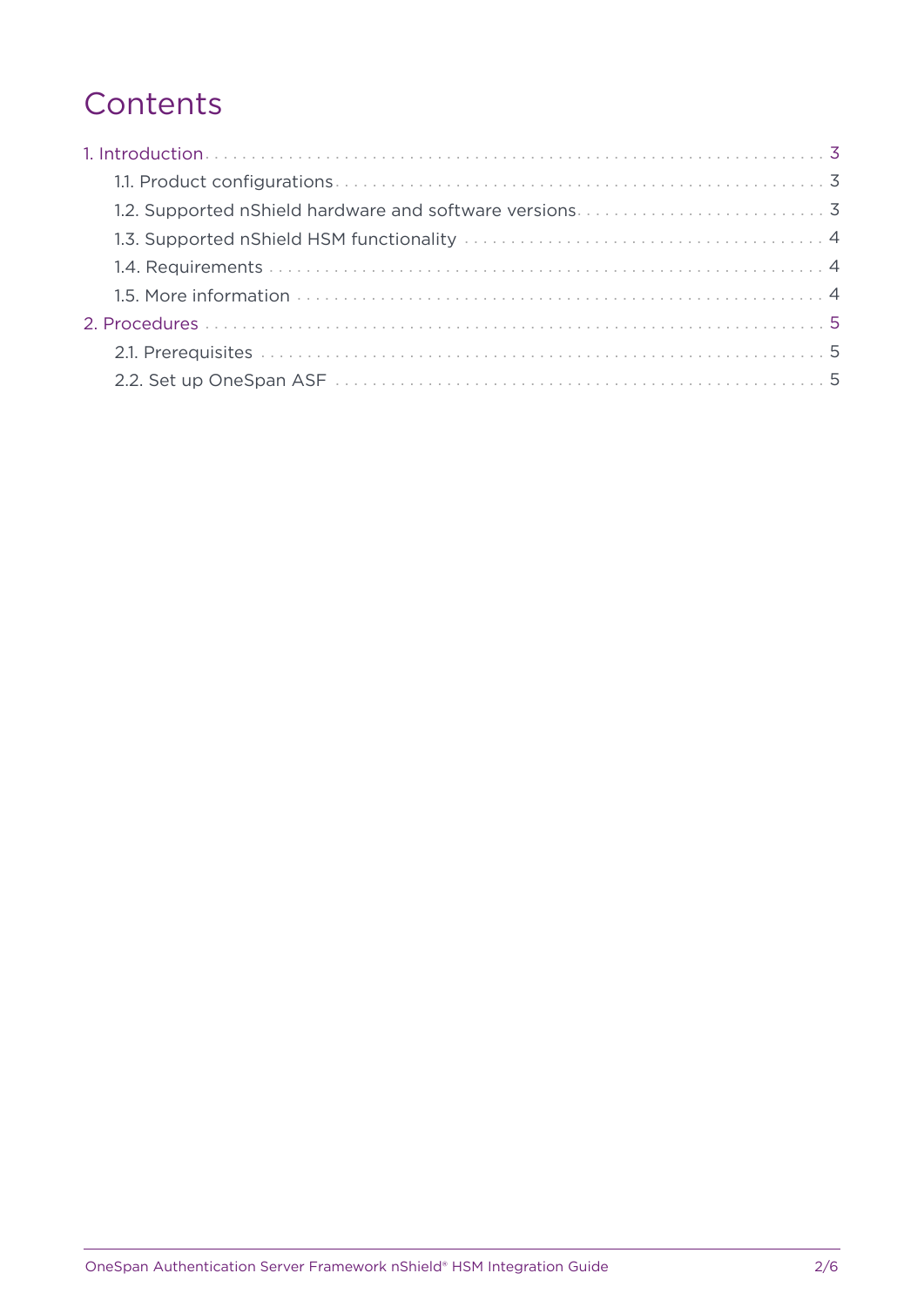# <span id="page-2-0"></span>1. Introduction

This document describes the integration of OneSpan Authentication Server Framework with the Entrust CodeSafe solution. This uses an Entrust nShield Hardware Security Module (HSM) root of trust.

CodeSafe is a runtime environment on the Entrust nShield HSM that allows third-party developers to run their own code within the secure boundary of the module.

## <span id="page-2-1"></span>1.1. Product configurations

Entrust has successfully tested nShield HSM integration with OneSpan Authentication Server Framework in the following configurations:

| <b>Product</b>                    | <b>Version</b>         |
|-----------------------------------|------------------------|
| CodeSafe                          | 12.80.4                |
| Security World Compatibility Pack | 1.1.0                  |
| <b>Operating System</b>           | Red Hat Linux 8 64-bit |
| OneSpan ASF                       | 3.21                   |

#### <span id="page-2-2"></span>1.2. Supported nShield hardware and software versions

Entrust has successfully tested with the following nShield hardware and software versions:

#### 1.2.1. Connect XC

| <b>Security</b><br><b>World</b><br><b>Software</b> | <b>Firmware</b> | <b>Image</b> | <b>OCS</b>   | <b>Softcard</b> | <b>Module</b> |
|----------------------------------------------------|-----------------|--------------|--------------|-----------------|---------------|
| 12.80.4                                            | 12.50.11        | 12.80.4      | $\checkmark$ | $\checkmark$    |               |

#### $122$  Connect +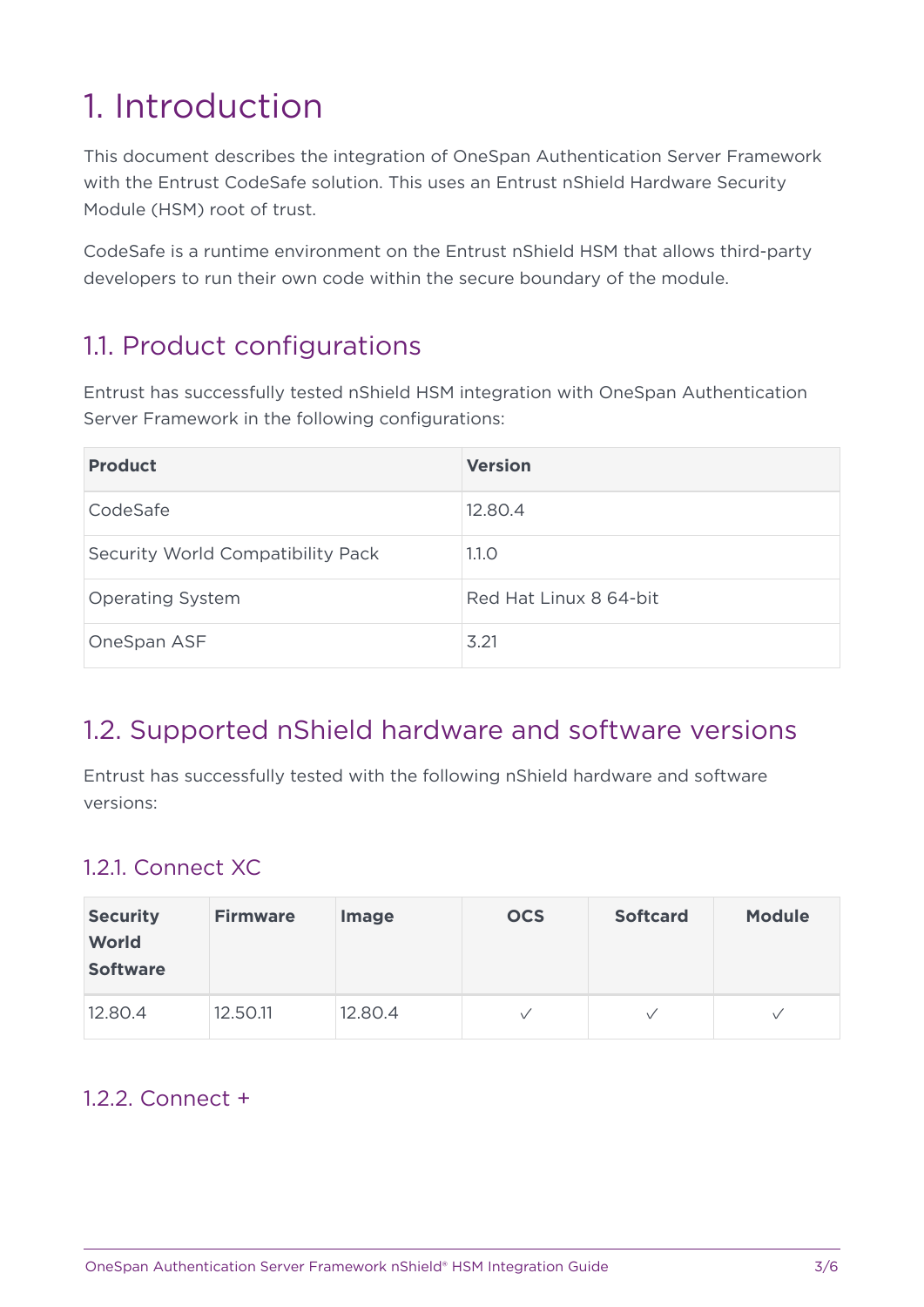| <b>Security</b><br><b>World</b><br><b>Software</b> | <b>Firmware</b> | <b>Image</b> | <b>OCS</b>   | <b>Softcard</b> | <b>Module</b> |
|----------------------------------------------------|-----------------|--------------|--------------|-----------------|---------------|
| 12.80.4                                            | 12.50.8         | 12.80.4      | $\checkmark$ |                 |               |



Security World ciphersuite **DLf3072s256mRijndael** is required for the integration of OneSpan ASF and nShield HSM.

## <span id="page-3-0"></span>1.3. Supported nShield HSM functionality

| <b>Feature</b>           | <b>Support</b> |
|--------------------------|----------------|
| Module-only key          | Yes            |
| OCS cards                | Yes            |
| Softcards                | Yes            |
| nSaaS                    | Yes            |
| $FIPS 140-2 Level 3 Yes$ |                |

#### <span id="page-3-1"></span>1.4. Requirements

Before installing these products, read the associated documentation:

- For the nShield HSM: *Installation Guide* and *User Guide*.
- If nShield Remote Administration is to be used: *nShield Remote Administration User Guide*.
- For CodeSafe: *CodeSafe Developer Guide for Linux*
- OneSpan documentation: *Authentication Server Framework HSM Module Management* and *Authentication Server Framework Key Management for nCipher nShield HSM*

#### <span id="page-3-2"></span>1.5. More information

For more information about OS support, contact your OneSpan sales representative or Entrust nShield Support, [https://nshieldsupport.entrust.com.](https://nshieldsupport.entrust.com)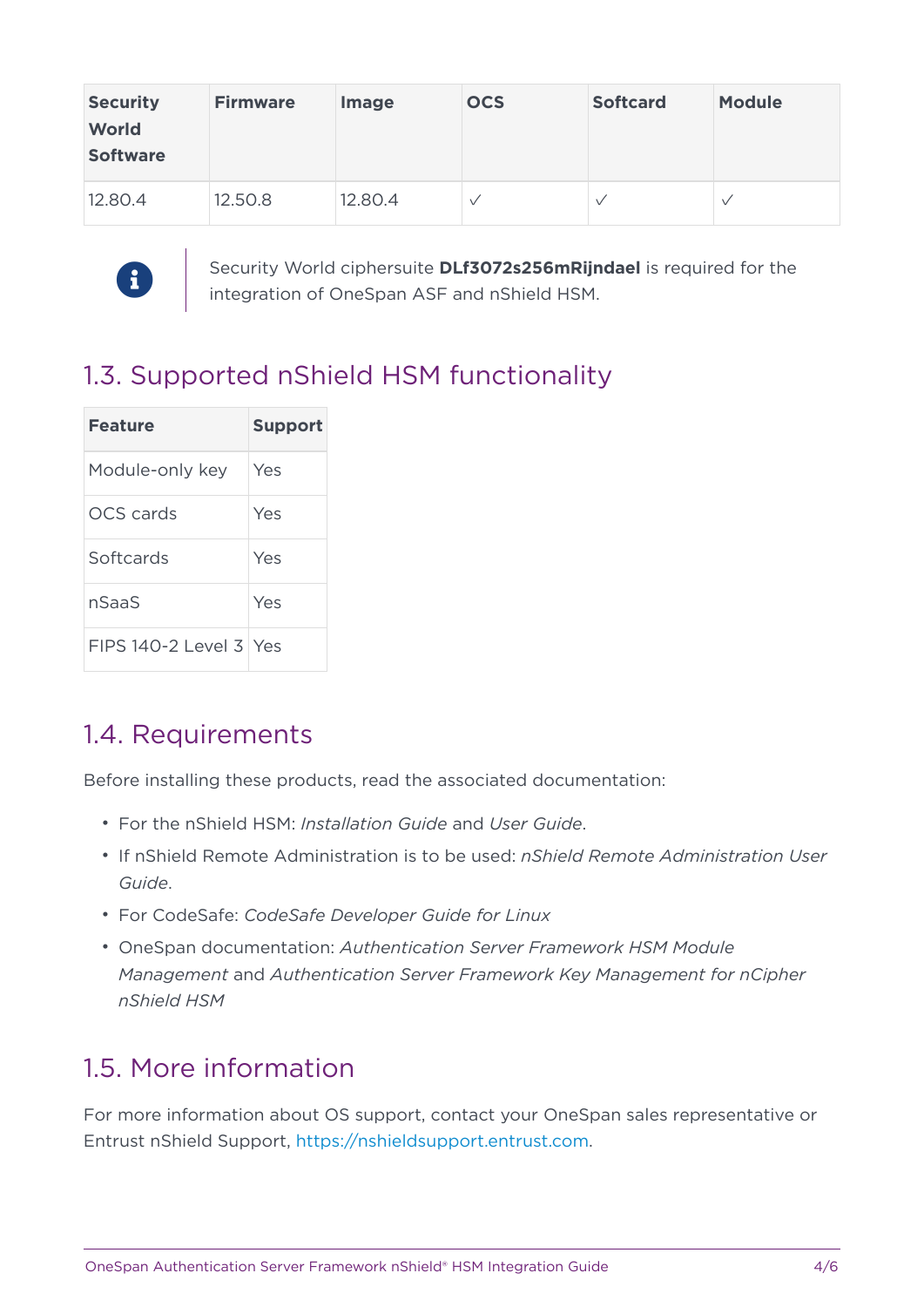# <span id="page-4-0"></span>2. Procedures

#### <span id="page-4-1"></span>2.1. Prerequisites

Before you can use OneSpan Authentication Server Framework with CodeSafe and an nShield HSM, you must complete the following steps:

- 1. Set up the HSM. See the *Installation Guide* for your HSM.
- 2. Configure the HSM(s) to have the IP address of your host machine as a client.
- 3. Install the nShield compatibility pack:

```
% sudo mount -t iso9660 -o loop Compatibility_Package_1.1.0.iso /mnt
% cd /
% tar -zxvf /mnt/lin64/amd64/Compatibility_12.40_Lin64.tar.gz
% sudo umount /mnt
```
4. Load an existing Security World or create a new one on the HSM.



The Security World **DLf3072s256mRijndael** ciphersuite is required.

For more information on configuring and managing nShield HSMs, Security Worlds, and Remote File Systems, see the *User Guide* for your HSM(s).

5. Install CodeSafe:

```
% sudo mount -t iso9660 -o loop Codesafe_Lin64-12.80.4.iso /mnt
% cd /
% tar -xf /mnt/linux/amd64/csd.tar.gz
% tar -xf /mnt/linux/amd64/csdref.tar.gz
% sudo umount /mnt
```
#### <span id="page-4-2"></span>2.2. Set up OneSpan ASF

The following steps to install OneSpan ASF for nShield HSM are detailed in the *Authentication Server Framework HSM Module Management* guide.

OneSpan ASF software contains an example script to set up the user data file and upload the SEE machine. See the contents of the script or refer to the OneSpan ASF documentation for the individual steps which can be tailored to your organizational needs.

1. Install the RPM package for your specific Operating System:

```
% rpm -i <OneSpan_RPM_File>.rpm
```